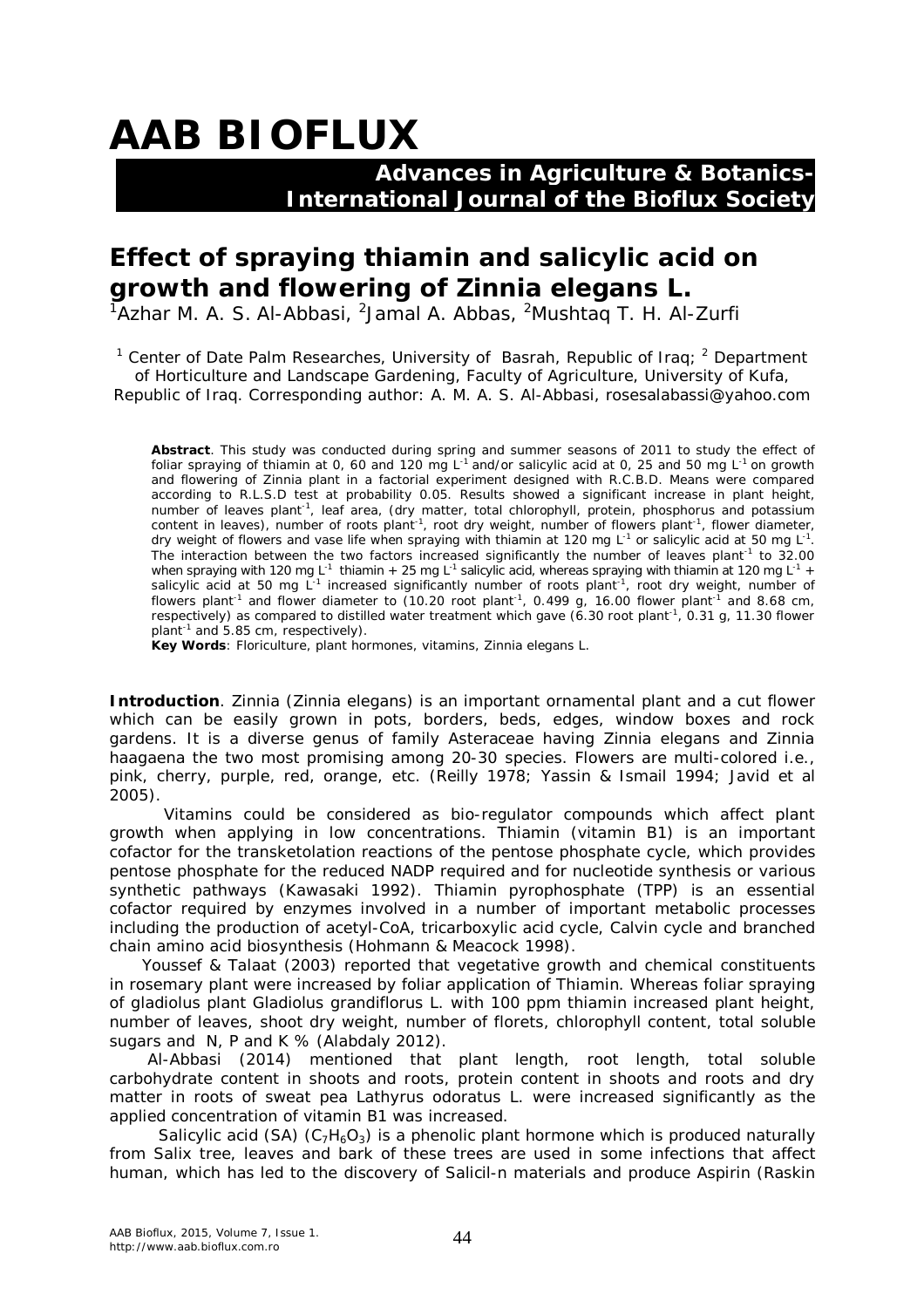1992). SA has a positive effect on photosynthesis and carbohydrates accumulation in plants which might be the cause compactness of flower (Khodary 2004). Larqué-Saavedra & Martin-Mex (2007) suggested that the increase in bioproductivity of plants is mainly due to the positive effect of SA on root length and density.

Al-Dulaymy (2012) found that spraying Chinese ester plant *Callistephus chinensis* L. with SA increased leaf area and number of flowers. Hasan (2013) mentioned that spraying Marigold plant *Calendula officinalis* L. with SA at 50 mg L<sup>-1</sup> resulted in a significant increase in plant height, flower dry weight.

An investigation on marigold plants to evaluate the effect of the two factors of our study was held in a factorial experiment by Soltani et al (2014) reported that, thiamin at 50 and 100 mg  $L^{-1}$  increased stem height while number of flowering stems was raised by applying SA at 50 mg L<sup>-1</sup> + thiamin at 100 mg L<sup>-1</sup>, whereas application of SA at 50 mg L<sup>-1</sup> increased fresh and dry weights. The highest fresh and dry weight was obtained by thiamin at 100 mg L<sup>-1</sup>.

 For the importance of Zinnia plant, this experiment was conducted to study the effect of spraying three concentrations of thiamin and SA in the growth and flowering of this plant.

**Material and Method**. This study was carried out at the Center of Date Palm Researches, University of Basrah, during spring and summer seasons (16/3 to 31/7/2011) to evaluate the effect of thiamin and salicylic acid and their interaction combinations on growth and flowering of Zinnia plant. Harmonized Zinnia seedlings of  $12 \pm 2$  cm length were transplanted in pots of 25 cm diameter filled with sand and organic fertilizer at 3:1. Plants were spread with thiamin solutions and/or SA twice, the first spraying was after 21 days of planting (1/4/2011), while the second one took part two weeks latter and control treatment plants were sprayed with distilled water instead. All pots received the same amount of irrigation water and all service operations were conducted as plants needed.

A factorial experiment designed with Randomized Complete Block Design (R.C.B.D.) was conducted with three replicates. The first factor was the three concentrations of thiamin (0, 60 and 120 mg  $L^{-1}$ ), and the second the three concentrations of SA (0, 25 and 50 mg  $L^{-1}$ ). Means were compared with the RLSD test at p ≤ 0.05 (Al-Rawi & Khalaf-Alla 2000).

Data was recorded at 15/4/2011 which included:

- plant height (cm);

- number of leaves (plant<sup>-1</sup>);

- leaf area (cm<sup>2</sup>): was measured according to (Dvorinic 1965);

- dry mater in leaves (%). Fresh weight of leaves was measured, then they were dried in an aerated oven at 70 C° for each plant then dry matter was calculated.

- total chlorophyll content in leaves (mg  $g^{-1}$  fresh wt): was estimated according to (Goodwin 1976);

- protein (%). Nitrogen was estimated as described by Jackson (1958). Then protein was evaluated according to the reported procedures in A.O.A.C. (1970) by the equation:  $(Protein = N % X 6.25);$ 

- phosphorus and potassium (%). P % was evaluated using spectrophotometer, while flame photometer was used for the determination of K% (Page et al 1982);

- number of the main roots plant<sup>-1</sup>: were calculated after extracting the plants from their pots and placing them in a water basin for 24 hours;

- roots dry weight (g): roots were cutting off the from the shoot then they were placed in an aerated oven at 70 C° until the weight is constant;

- number of flowers plant<sup>-1</sup>;

- flower diameter (cm): was measured by Varner Caliper at the maximum point breadth for each flower;

- flower dry weight (g): was determined by placing the flowers in an aerated oven at 70  $\degree$ until the weight is constant;

- vase life (day). Three fully opened flowers were taken randomly from each treatment, placing in glass jars filled with distilled water at room temperature (25  $\pm$  2 C°) and vase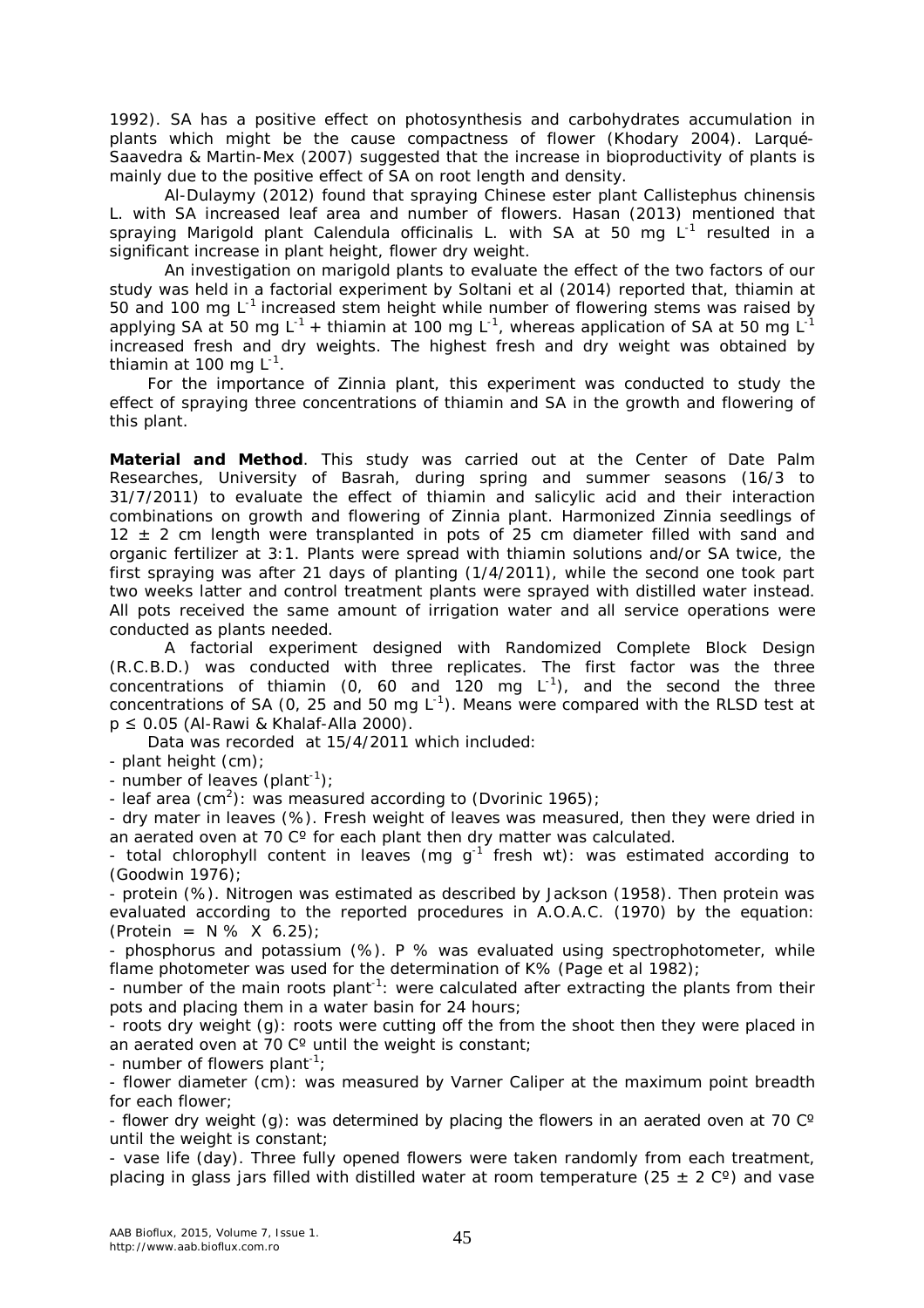life was determined by calculating the number of days until the level of senescence became unacceptable (Schnelle et al 1992; Zarchini et al 2013).

**Results and Discussion**. Results showed that the higher rate values of plant height, number of leaves plant<sup>-1</sup>, leaf area and dry matter in leaves (48.03 cm, 29.69 leaf plant<sup>-1</sup>, 57.96 cm<sup>2</sup> and 32.77% respectively) were recorded by foliar application of thiamin at 100 mg  $L^{-1}$ , whiles spraying with SA at 50 mg  $L^{-1}$  the recordings was 44.66 cm, 28.59 leaf plant<sup>-1</sup>, 56.22 cm<sup>2</sup> and 27.16%, respectively, compared to untreated plants.

The interaction between the two studied factors (thiamin at 60 mg  $L^{-1}$  + SA at 25 mg L<sup>-1</sup>) affected vegetative growth, where the number of leaves increased significantly to 32.00 leaf plant<sup>-1</sup>. On the contrary, no significant effect on plant height, leaf area and dry mater percentage in leaves was detected (Table 1).

Table 1

| <b>Treatments</b>                                     |          |           | Plant height<br>(cm) | No. of leaves<br>$(plant-1)$ | Leaf area<br>$\left( \text{cm}^2 \right)$ | Dry matter<br>(%) in<br>leaves |
|-------------------------------------------------------|----------|-----------|----------------------|------------------------------|-------------------------------------------|--------------------------------|
| $\Omega$<br>Thiamin conc.<br>60<br>$mg L^{-1}$<br>120 |          |           | 38.80                | 22.89                        | 51.32                                     | 18.90                          |
|                                                       |          |           | 43.90                | 27.70                        | 54.41                                     | 4.762                          |
|                                                       |          |           | 48.03                | 29.69                        | 57.96                                     | 32.77                          |
| $L.S.D._{0.05}$                                       |          |           | 1.655                | 1.645                        | 1.557                                     | 2.421                          |
| SA conc.<br>mg $L^{-1}$                               |          | $\Omega$  | 41.93                | 24.54                        | 52.86                                     | 22.72                          |
|                                                       |          | 25        | 44.13                | 27.15                        | 54.60                                     | 26.56                          |
|                                                       |          | 50        | 44.66                | 28.59                        | 56.22                                     | 27.16                          |
| $L.S.D.$ $_{0.05}$                                    |          | 1.797     | 1.707                | 1.691                        | 2.629                                     |                                |
|                                                       |          | $\Omega$  | 37.50                | 21.52                        | 49.89                                     | 17.20                          |
|                                                       | $\Omega$ | 25        | 39.20                | 23.00                        | 50.67                                     | 18.90                          |
| Thiamin conc.                                         |          | 50        | 39.70                | 24.17                        | 53.41                                     | 20.61                          |
| $mgL^{-1}$                                            |          | $\Omega$  | 42.00                | 23.92                        | 52.50                                     | 19.85                          |
| X                                                     | 60       | 25        | 45.10                | 32.00                        | 54.02                                     | 26.00                          |
| SA conc.                                              |          | 50        | 44.60                | 27.19                        | 56.71                                     | 28.45                          |
| mg $L^{-1}$                                           |          | $\Omega$  | 46.30                | 28.20                        | 56.20                                     | 31.12                          |
|                                                       | 120      | 25        | 49.70                | 30.78                        | 59.13                                     | 34.78                          |
|                                                       |          | 50        | 48.10                | 30.11                        | 59.55                                     | 32.42                          |
| $L.S.D._{0.05}$                                       |          | <b>NS</b> | 3.444                | <b>NS</b>                    | <b>NS</b>                                 |                                |

Effect of spraying thiamin and SA on vegetative growth parameters of Zinnia plant

 $NS = No$  significant differences among the means ( $p < 0.05$ ).

Also, applying thiamin at 120 mg significantly increased the leaf content of chlorophyll, protein, phosphorus and potassium (3.31 mg  $g^{-1}$ , 12.51%, 0.31% and 0.35%, respectively) (Table 2).

Similarly, these growth parameters were increased by applying SA at 50 mg  $L^{-1}$ and recorded 3.30 mg  $g^{-1}$ , 12.22%, 0.31% and 0.33%, respectively. But, the increasing of potassium percentage in leaves was not significant. Similar results were recorded in *Brassica juncea* plant (Fariduddin et al 2003) and in Gladiolus plant (Alabdaly 2012) by foliar application of thiamin, and by Hasan (2013) when applying SA, and Soltani et al (2014) by application of Thiamin and/or SA on Marigold plant.

Table 3 indicated that, spraying with thiamin at 120 mg  $L^{-1}$  has led to a significant increase in the number of main roots plant<sup>-1</sup> and dry weight of roots (9.43 root plant<sup>-1</sup> and 0.496 g, respectively) compared to control treatment. Data presented in Table 3 also showed that the SA has a positive effect on number of main roots plant<sup>-1</sup> and dry weight of roots (8.43 root plant<sup>-1</sup> and 0.444 g, respectively). But the interaction between the two studied factors showed a significant increase in number of roots plant<sup>-1</sup> and dry weight of roots (10.20 root plant<sup>-1</sup> and 0.499 g, respectively), these results was in lined with Al-Abbasi (2014) who mentioned that, thiamin improved root growth in sweat pea; on the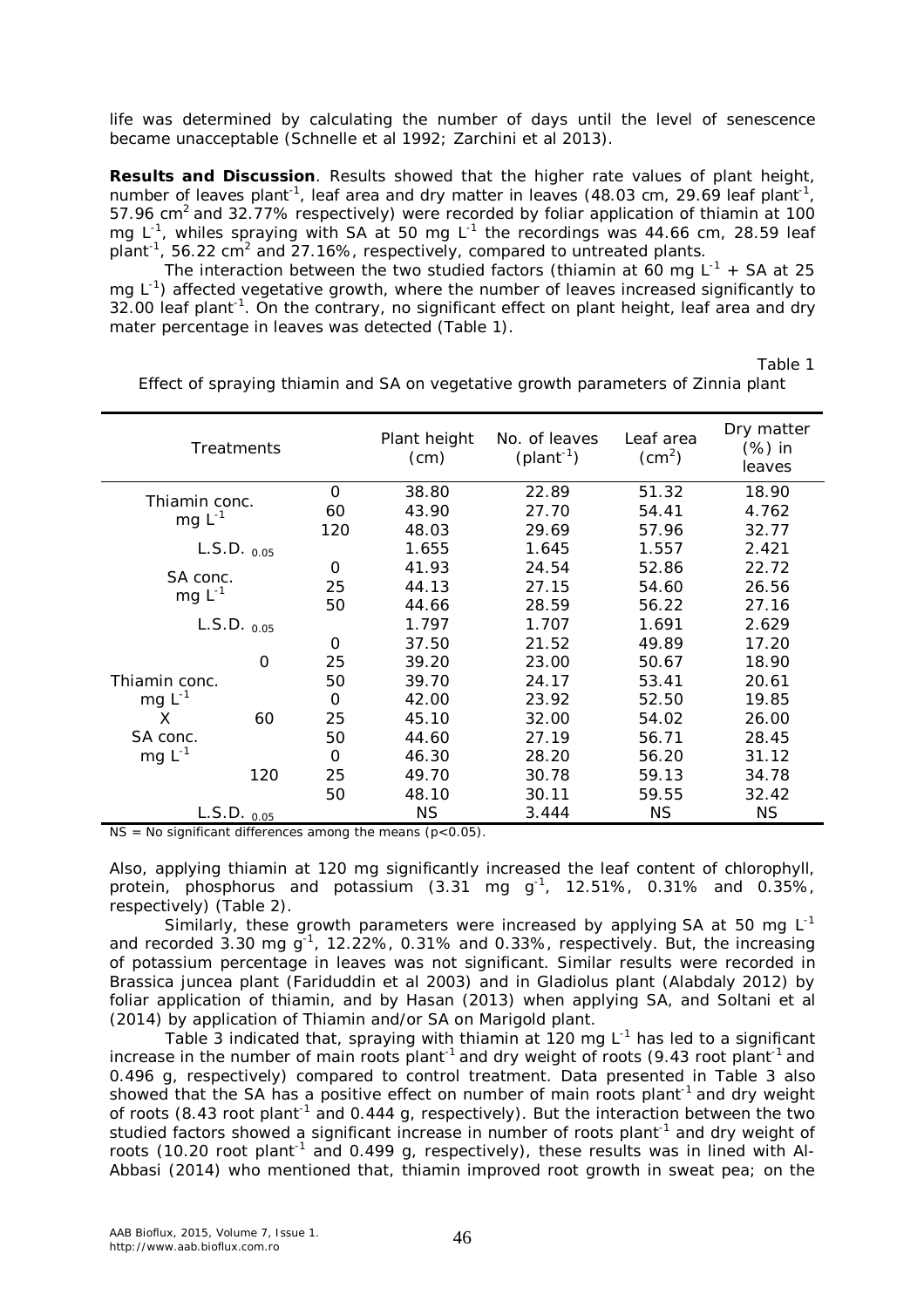other hand SA stimulates root growth by raising cytokine levels, which increase cell division.

Table 2

Table 3

| <b>Treatments</b>      |                 |          | Total<br>chlorophyll<br>in leaves<br>$(mg g-1)$ | Protein<br>in leave<br>(%) | Phosphorus<br>in leaves<br>(%) | Potassium<br>in leaves<br>(% ) |
|------------------------|-----------------|----------|-------------------------------------------------|----------------------------|--------------------------------|--------------------------------|
|                        | $\Omega$        |          | 3.17                                            | 10.18                      | 0.27                           | 0.29                           |
| Thiamin conc.          | 60              |          | 3.26                                            | 11.93                      | 0.29                           | 0.34                           |
| mg $L^{-1}$            | 120             |          | 3.31                                            | 12.51                      | 0.31                           | 0.35                           |
|                        | $L.S.D._{0.05}$ |          |                                                 | 0.834                      | 0.009                          | 0.030                          |
|                        | 0<br>25<br>50   |          | 3.18                                            | 10.80                      | 0.27                           | 0.32                           |
| SA con.<br>mg $L^{-1}$ |                 |          | 3.27                                            | 11.60                      | 0.28                           | 0.33                           |
|                        |                 |          | 3.30                                            | 12.22                      | 0.31                           | 0.33                           |
| $L.S.D.$ $_{0.05}$     |                 |          | 0.027                                           | 1.160                      | 0.009                          | <b>NS</b>                      |
|                        |                 | $\Omega$ | 3.09                                            | 10.05                      | 0.25                           | 0.28                           |
|                        | $\Omega$        | 25       | 3.20                                            | 10.24                      | 0.27                           | 0.30                           |
| Thiamin conc.          |                 | 50       | 3.23                                            | 10.24                      | 0.29                           | 0.31                           |
| mg $L^{-1}$            |                 | $\Omega$ | 3.21                                            | 10.37                      | 0.28                           | 0.33                           |
| X                      | 60              | 25       | 3.25                                            | 11.74                      | 0.28                           | 0.35                           |
| SA conc.               |                 | 50       | 3.33                                            | 13.68                      | 0.32                           | 0.34                           |
| mg $L^{-1}$            |                 | $\Omega$ | 3.24                                            | 11.99                      | 0.29                           | 0.35                           |
|                        | 120             | 25       | 3.36                                            | 12.81                      | 0.30                           | 0.36                           |
|                        |                 | 50       | 3.35                                            | 12.74                      | 0.34                           | 0.35                           |
| L.S.D.0.05             |                 |          | <b>NS</b>                                       | <b>NS</b>                  | <b>NS</b>                      | <b>NS</b>                      |

Effect of Spraying Thiamin and SA on some chemical characteristics of zinnia Plant

 $NS = No$  significant differences among the means ( $p < 0.05$ ).

### Effect of thiamin and SA on root growth of Zinnia plant

| <b>Treatments</b>        |     |             | Average no. roots<br>(plant <sup>-1</sup> ) | Dry weight of roots (g) |
|--------------------------|-----|-------------|---------------------------------------------|-------------------------|
|                          | 0   |             | 6.80                                        | 0.331                   |
| Thiamin conc.            | 60  |             | 7.70                                        | 0.461                   |
| mg $L^{-1}$              | 120 |             | 9.43                                        | 0.496                   |
| $L.S.D.$ $_{0.05}$       |     |             | 0.280                                       | 0.008                   |
|                          | 0   |             | 7.33                                        | 0.411                   |
| SA conc.                 | 25  |             | 8.16                                        | 0.433                   |
| mg $L^{-1}$              | 50  |             | 8.43                                        | 0.444                   |
| $L.S.D.$ <sub>0.05</sub> |     |             | 0.294                                       | 0.008                   |
|                          |     | O           | 6.30                                        | 0.315                   |
|                          | O   | 25          | 6.80                                        | 0.332                   |
| Thiamin conc.            |     | 50          | 7.30                                        | 0.347                   |
| mg $L^{-1}$              |     | 0           | 7.50                                        | 0.425                   |
| X                        | 60  | 25          | 7.80                                        | 0.471                   |
| SA con.                  |     | 50          | 7.80                                        | 0.488                   |
| mg $L^{-1}$              |     | $\mathbf 0$ | 8.20                                        | 0.493                   |
|                          | 120 | 25          | 9.90                                        | 0.497                   |
|                          |     | 50          | 10.20                                       | 0.499                   |
| L.S.D 0.05               |     |             | 0.554                                       | 0.014                   |

 $NS = No$  significant differences among the means ( $p < 0.05$ ).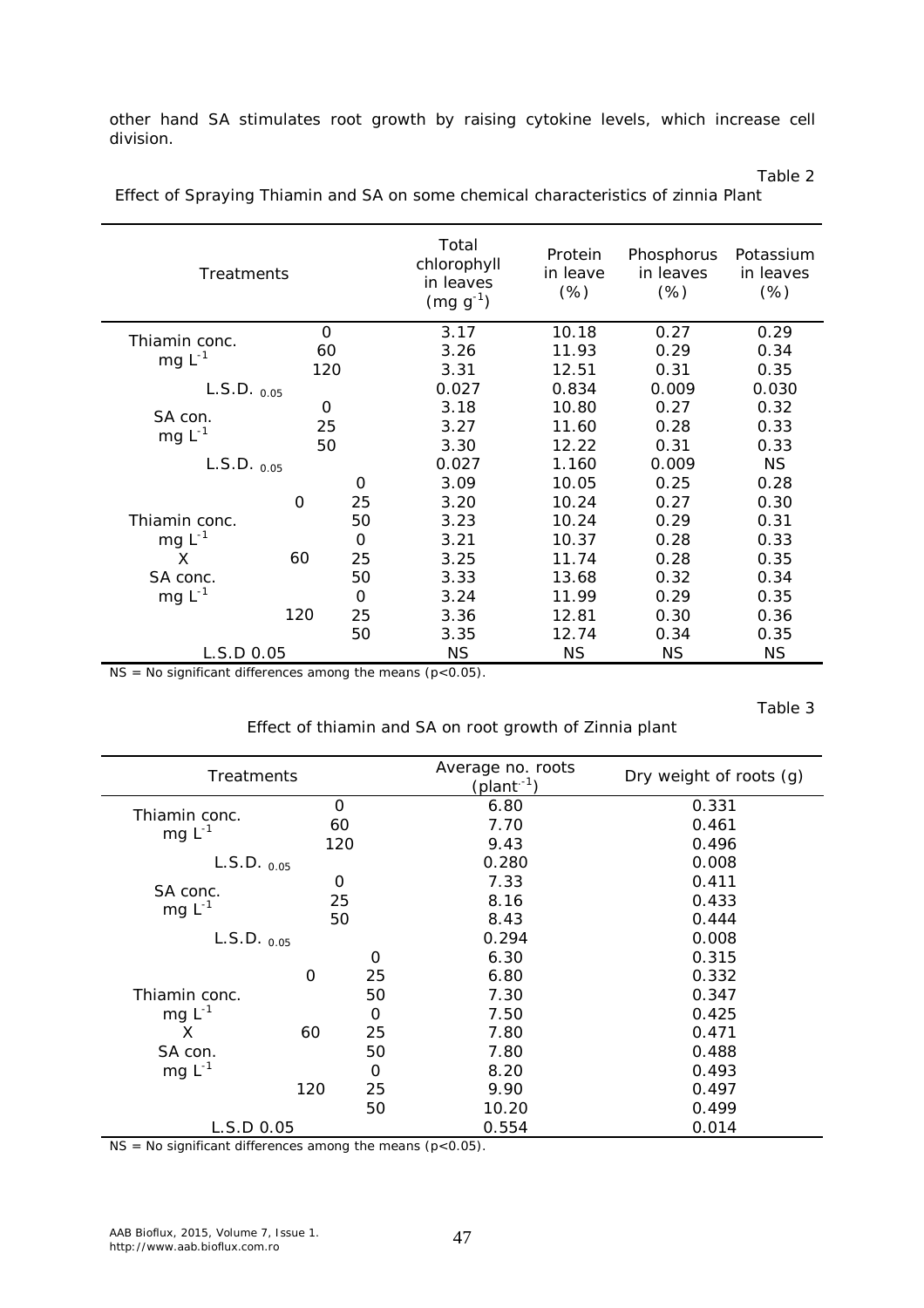In current study we recognized that increasing thiamin concentration form 0 to 120 mg  $L^{-1}$ or SA from 0 to 50 mg L<sup>-1</sup> led to a significant increase in number of flowers plant<sup>-1</sup>, flower diameter, flower dry weight and vase life (Table 4), these results are in agreement with those reported by Soltani et al (2014), and Abdi et al (2009).

Table 4

| <b>Treatments</b>            |     |          | Average<br>no. of<br>flowers<br>(plant <sup>-1</sup> ) | <i>Flower</i><br>diameter<br>(cm) | Flower dry<br>weight<br>(g) | Vase Life<br>(day) |
|------------------------------|-----|----------|--------------------------------------------------------|-----------------------------------|-----------------------------|--------------------|
| Thiamin conc.<br>mg $L^{-1}$ |     | $\Omega$ | 12.26                                                  | 6.14                              | 1.31                        | 5.13               |
|                              |     | 60       | 14.06                                                  | 7.08                              | 1.95                        | 7.06               |
|                              |     | 120      | 15.33                                                  | 8.43                              | 2.17                        | 8.00               |
| $L.S.D.$ <sub>0.05</sub>     |     |          | 0.192                                                  | 0.071                             | 0.317                       | 0.300              |
| SA conc.<br>mg $L^{-1}$      |     | $\Omega$ | 13.10                                                  | 6.79                              | 1.63                        | 6.40               |
|                              |     | 25       | 14.03                                                  | 7.33                              | 1.89                        | 6.76               |
|                              |     | 50       | 14.53                                                  | 7.53                              | 1.92                        | 7.03               |
| $L.S.D.$ $_{0.05}$           |     |          | 0.194                                                  | 0.071                             | 0.345                       | 0.335              |
|                              |     | $\Omega$ | 11.30                                                  | 5.85                              | 1.20                        | 4.90               |
|                              | 0   | 25       | 12.70                                                  | 6.27                              | 1.31                        | 5.10               |
| Thiamin conc.                |     | 50       | 12.80                                                  | 6.30                              | 1.41                        | 5.40               |
| mg $L^{-1}$                  |     | $\Omega$ | 13.10                                                  | 6.42                              | 1.60                        | 6.50               |
| X                            | 60  | 25       | 14.30                                                  | 7.21                              | 2.15                        | 7.30               |
| SA conc.                     |     | 50       | 14.80                                                  | 7.63                              | 2.13                        | 7.40               |
| mg $L^{-1}$                  |     | $\Omega$ | 14.90                                                  | 8.11                              | 2.09                        | 7.80               |
|                              | 120 | 25       | 15.10                                                  | 8.52                              | 2.21                        | 7.90               |
|                              |     | 50       | 16.00                                                  | 8.68                              | 2.22                        | 8.30               |
| L.S.D. 0.05                  |     |          | 0.370                                                  | 0.132                             | <b>NS</b>                   | <b>NS</b>          |

Effect of thiamin and SA on some flowering indicators of Zinnia plant

 $NS = No$  significant differences among the means ( $p < 0.05$ ).

In respect to the interaction between thiamin and SA, results showed that thiamin at 120 mg L<sup>-1</sup> + SA at 50 mg L<sup>-1</sup> increased significantly the number of flowers plant<sup>-1</sup> to 16.00 and flower diameter to 8.68 cm as compared to control treatment which gave the least values: 11.30 flower plant<sup>-1</sup> and 5.85 cm. Similar findings have been reported by Nahed et al (2009) when applying Thiamin at 100 ppm on gladiolus plants.

Several studies mentioned that application of thiamin increase the endogenous level of cytokinins and gibberellins and some other growth factors which affect meristem and enhanced plant growth in addition to the role of thiamin in plant biosynthetic pathways (Malamy et al 1996; Ahn et al 2005), while the increase of plant growth indicators by applying SA due to the important physiological roles of SA in plant growth, absorption of ions by plant, also stimulating chlorophyll formation, some enzymes and photosynthesis processes, it was suggested that it has an important role in the synthesis of chloroplasts (Hayat et al 2007).

However, the improvement of flowering criteria resulted from thiamin`s role in carbohydrate metabolism which controlled growth. Meanwhile the role of SA is attributable to improve vegetative growth and that lead to an increase in the absorption of nutrients, also it promotes photosynthesis in plant that lead to carbohydrate manufacturing which affected clearly in the differentiation of flowers and increased their number. SA also involve in Auxin increasing, which enhance flower growth, whereas the elongation of vase life due to SA role as an ethylene biosynthesis inhibitor that blocks the induction effect of ethylene on ACC-oxidase (1-aminocyclopropane-1-carboxylic acid) activity inhibition and consequently a delaying in flower senescence's symptoms occur (Hayat et al 2007; Zamani et al 2011).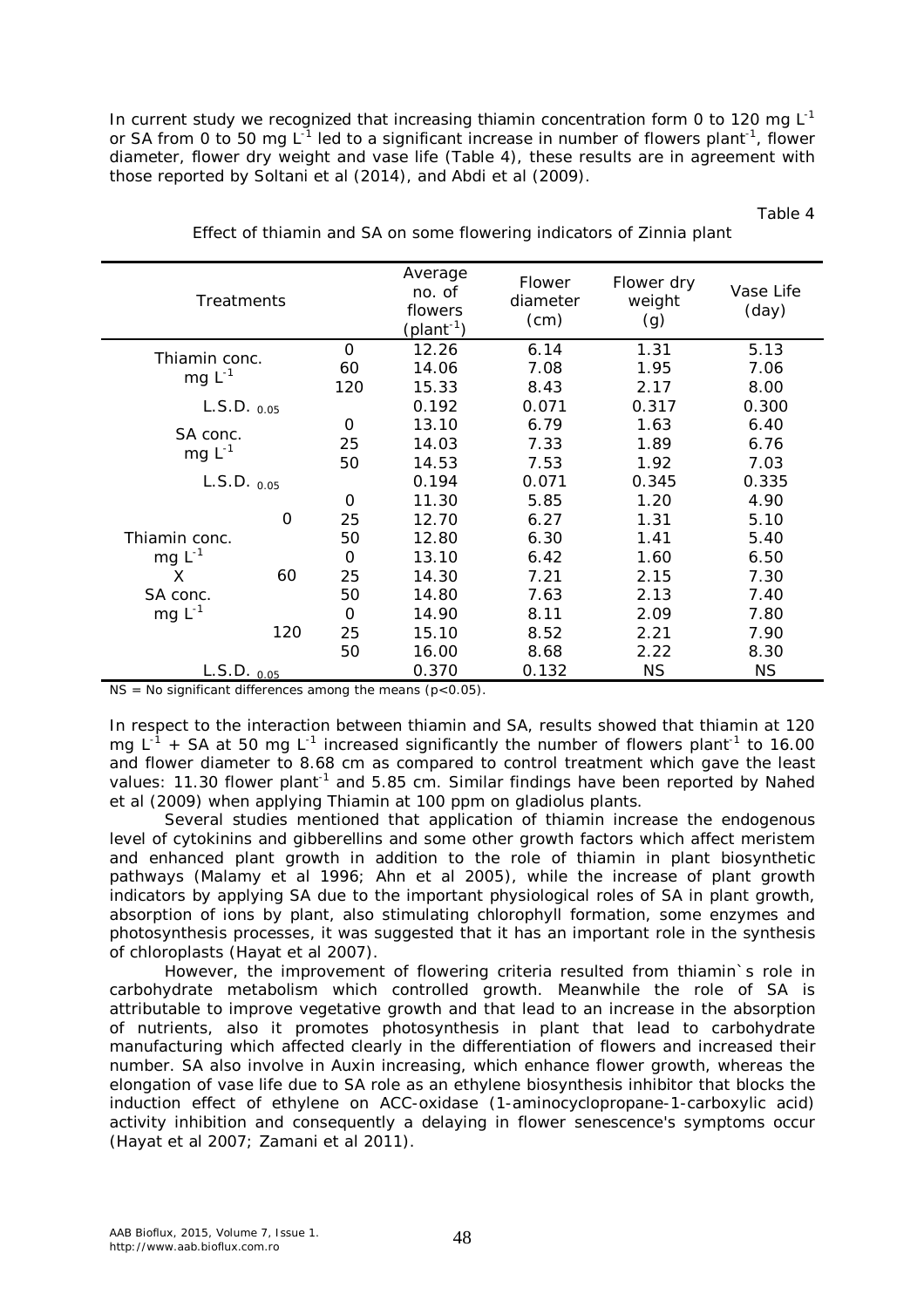**Conclusions**. The results obtained in this study cleared that spraying with thiamin or salicylic acid improved plant growth and flowering, while spraying with thiamin at 120 mg  $L^{-1}$ + salicylic acid at 50 mg L<sup>-1</sup> improved roots growth and increased significantly the number of flowers per plant and flower diameter.

**Aknowledgements**. The authors would like to extend their acknowledgements to Abdulminam H. Ali for his generous profesional and valuable assistance.

### **References**

- Abdi G., Hedayat M., Askari N., 2009 Effect of different concentrations of salicylic acid on growth and flowering of marigold (*Tagetes erecta*) Proceedings of the 6<sup>th</sup> Iranian Horticulture Science Congress 12-15 July, Rasht, Iran, p. 345.
- Ahn I.-P., Kim S., Lee Y.-H., 2005 Vitamin B1 functions as an activator of plant disease resistance. Plant Physiol 138:1505–1515.
- Al-Abbasi A. M., 2014 [Effect of vitamin B1 and water salinity on seed germination and plant growth of sweat pea *Lathyrus odoratus* L. at Basrah governorate]. Diyala Agric Sci J (2):116–129. [In Arabic].
- Alabdaly H. M., 2012 [Effect of putercine and thiamin application treatments on vegetative and flowering growth of *Gladiolus grandiflorus* L. Plants]. Anbar J for Agric Sci 10(1):97–106. [In Arabic].
- Al-Dulaymy H. E., 2012 Effect of magnetized water, spraying with KT-30 (CPPU) on growth and flowering of *Calendula officinals* and *Callistephus chinensis*. Faculty of Agriculture, University of Kufa, Republic of Iraq.
- AL-Rawi K. M., Khalaf-Alla, 2000 [Design and analysis of agricultural experiments]. College of Agriculture and Forestry. University of Mosul, Iraq. [In Arabic].
- A.O.A.C., 1970 Official methods of analysis. 11th ed, Association of the Official Analysis Chemistry, Washington DC, USA.
- Dvorinic V., 1965 Lucrări practice de ampelografie. Editura Didactică și Pedagogică, București, R. S. Romania, pp. 1–15.
- Fariduddin Q., Hayat S., Ahmad A., 2003 Salicylic acid influences net photosynthetic rate, carboxylation efficiency, nitrate reductase activity and seed yield in *Brassica juncea*. Photosynthetica 41(2):281–284.
- Goodwin T. W., 1976 Chemistry and biochemistry of plant pigments. 2<sup>nd</sup> ed., Academic Press, London, N.Y., San Farncisco. USA, p. 373.
- Hasan F. A., 2013 Effect of spraying with thiamin  $(B_1)$  and salicylic acid in vegetative and flowering of *Calendula officinalis* L. Journal of Thi-Qar for Agricultural Science 2(1):1- 12.
- Hayat S., Ali B., Ahmad A., 2007 Salicylic acid: biosynthesis, metabolism and physiological role in plants. In: Salicylic acid: a plant hormone. Hayat S., Ahmad A. (eds), pp. 1-14, Springer, Netherland.
- Hohmann S., Meacock P. A., 1998 Thiamin metabolism and thiamin diphosphatedependent enzymes in the yeast *Saccharomyces cerevisiae*: genetic regulation. Biochim Biophys Acta 1385:201–219.
- Jackson M. L., 1958 Soil chemical analysis prentice. Hall & Englewood, Cliffs, N. T. USA.
- Javid Q. A., Abbasi N. A., Saleem N., Hafiz I. A., Mughal A. L., 2005 Effect of NPK fertilizer on performance of Zinnia (*Zinnia elegans*) Wirlyging Shade. Int J Agric Biol 7(3):471-473.
- Kawasaki T., 1992 Modern chromatographic analysis of vitamins. 2<sup>nd</sup> ed., Vol 60, New York, NY: Marcel Dekker, Inc., pp. 319-354.
- Khodary S., 2004 Effect of salicylic acid on growth, photosynthesis and carbohydrate metabolism in salt stressed maize plants. Int J Agric Biol 6:5-8.
- Larqué-Saavedra A., Martin-Mex R., 2007 Effects of salicylic acid on bioproductivity of plants. In: Salicylic acid: a plant hormone. Hayat S., Ahmad A. (eds), pp. 15-23, Springer, Dordrecth.
- Malamy J., Sanchez-Casas P., Hennig J., Guo A., Klessig D. F., 1996 Dissection of the salicylic acid signaling pathway in tobacco. Mol Plant Microbe Interact 9:474–482.